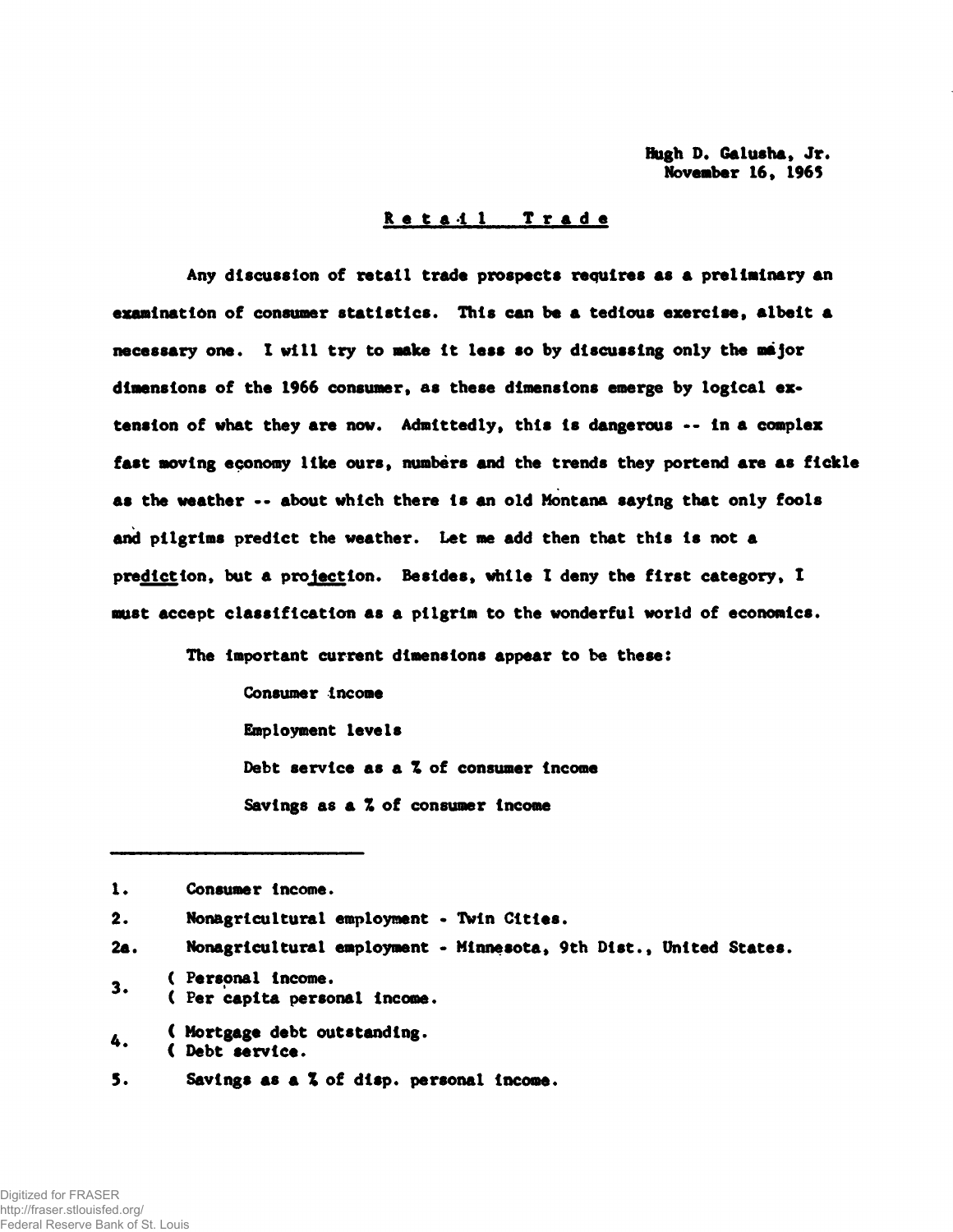Although only a general measurement, GNP this year will be In the 670 billion range, and Is estimated to be 700 or better In 1966.

These conclusions may be drawn, at least tentatively:

(a) More consumers are working today than ever before, and the trend Is up.

(b) Pay scales are up.

(c) Consumers have been spending more and saving less.

(d) If these trends are not arrested, the current high level of economic activity will continue well Into 1966.

As I said, these are projections based upon a logical extension of known facts. But it is quite possible for these projections to be deflected from their targets by external forces. Certainly major among these would be a sharp Increase In prices, which would trigger restrictive action by the Fed. In no other area of the current economic scene Is there more confusion and uncertainty. Old Omar must have had the economists of 1965 In mind when he wrote:

> "Myself when young did eagerly freouent Doctor and saint, and heard great argument About It and about. But ever more came out By the same door wherein I went."

How much is the economy heating up? The pessimists see a number of ominous signs -- notably, though, the consumer price index, which has increased 1.3Z this year. Similar Increases have taken place In the wholesale price index, after a five-year period of relative stability, where an Increase of 1.9% occurred between January and August. Food was the major component, showing an Increase of 4.5Z, most of which was prior to June.

 $2.$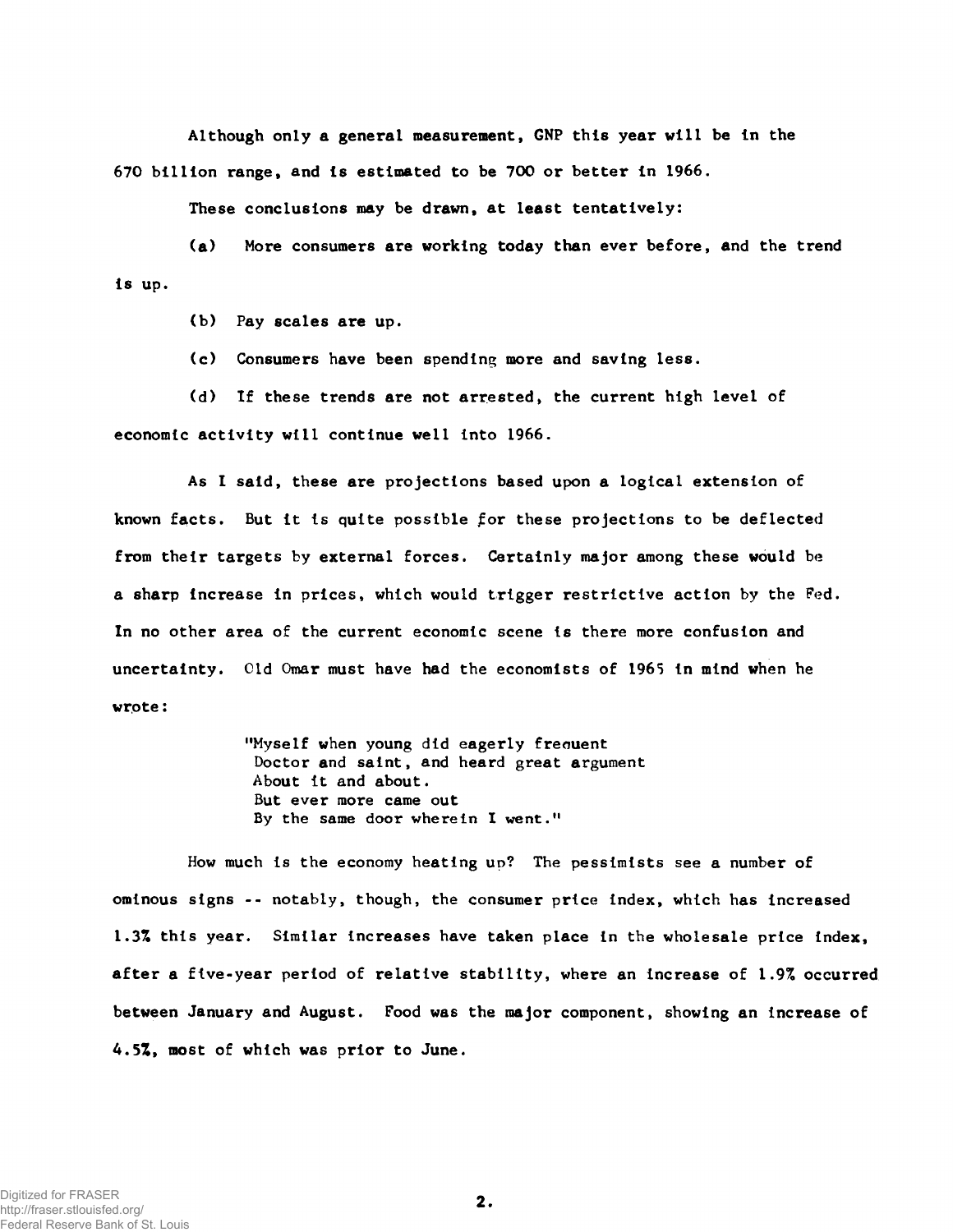Demand is pressing hard on our Industrial capacity. Plants are running full steam ahead, but the gap is closing.

(Christian ethic)

Yes, but the aptimists argue, the increase in the consumer price index covers a number of components. The food component increase last spring accounts for a goodly part of this increase, and that increase was caused by abnormal supply factors. Services have increased in price, in substantial measure, because of limited numbers of young people entering the field -- a trend of some years background. Durable goods have actually declined to a September 1961 level. Also, they say, look at the increases in quality. Finally, they say, we must have a measure of inflation, selectively expressed, as a part of the price for full employment and good times. Besides, the President won't let it happen anyway.

1 must confess to a measure of uneasiness -- but at this moment, there seem to be almost as many signs one way as the other. Perhaps the major source of uneasiness is the generally euphoric feeling that somehow we have licked the business cycle. Perhaps --

How about retailing specifically? The numbers are impressive. Minnesota has generally stayed ahead of the nation this year, even though the District as a whole only met the national increases in  $4$  out of the 8 months for which complete data are available. Looking at the components, there is an obvious distortion in the totals attributable to the extraordinary auto sales this year. In the District, other areas of retailing showed a far less spectacular performance, with some categories running behind a year ago through August.,

Digitized for FRASER http://fraser.stlouisfed.org/ Federal Reserve Bank of St. Louis  $3.$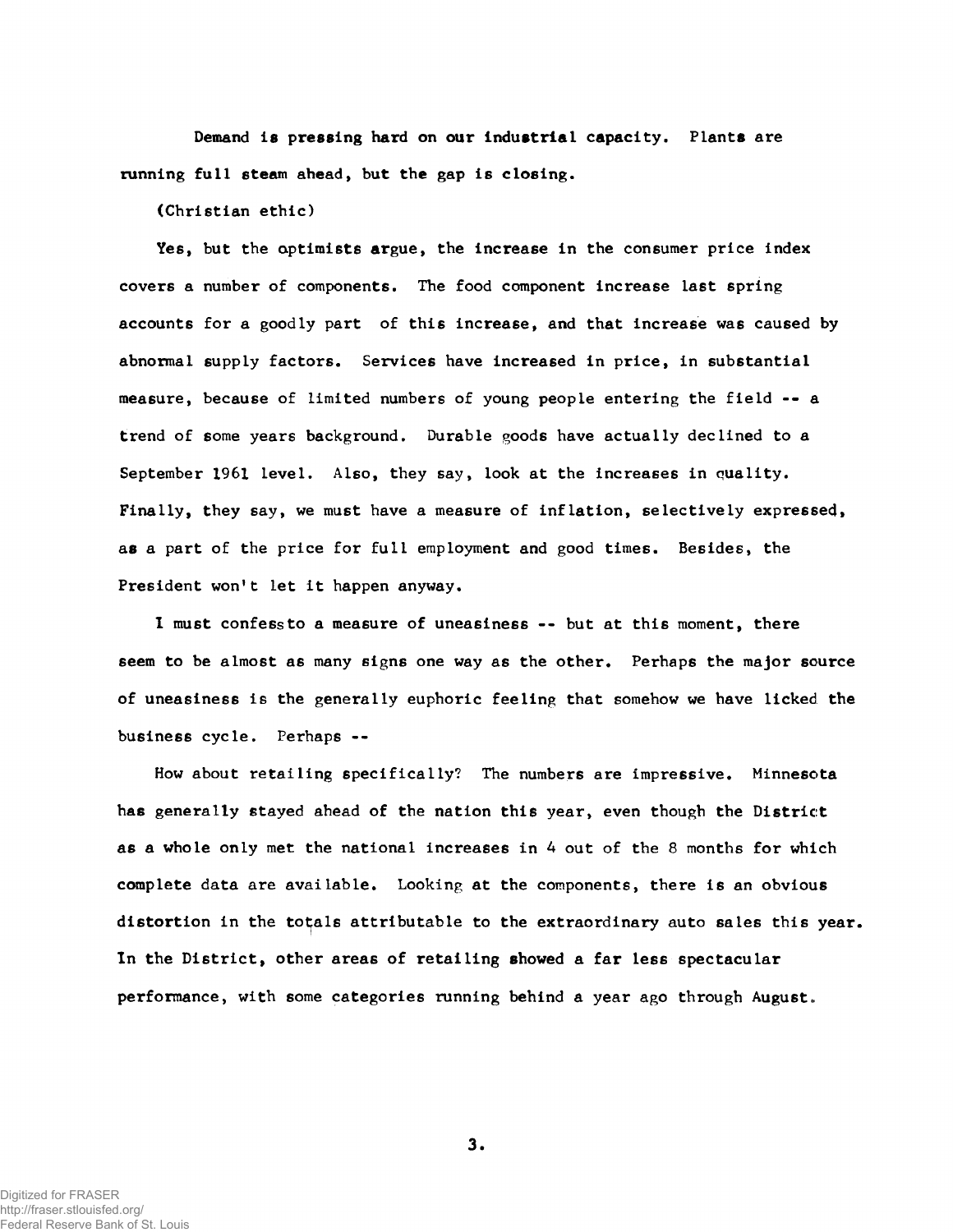By all Indications, though, this Christmas should be the best ever. U. S. News & World Report, in a recent issue, stated sales rises of *5%* to 10% are generally anticipated. Foreign goods, quality items, higher priced gifts, are high on the shoppers' lists. To auote from this article:

> "The general boom also portends a record volume for Christmas. There are more people at work this year at higher wages and salaries. There are few signs of any halt to the prevailing prosperity. Surveys indicate people are optimistic and in a mood to spend their money on more of the things and services they want.

"People have shown a tendency to spend more of their income and to save a bit less. That means more business for the nation's -merchants."

Applying the close linkage between retail sales and the general health of the nation, next year should be 4% to 5% ahead of 1965, based upon GNP estimates. I have quoted U. S. News with approval, for the linkage premise is the one on which I have based my' reasoning in this talk. If I am wrong, I will have distinguished company.

But, lest you believe I, too, am from the Land of the Big Rock Candy Mountain, like the rest of the optimists prophesying our entry into the milennium of perpetual prosperity, I must warn you again that it ain't necessarily so. Clouds no larger today than an errant cipher on a computer printout could develop in the next ninety days and force the Federal Reserve to move restrictively to contain inflation breakouts, which, in turn, could cause us to falter again in the smooth, even progression into an apparent milennium.

Digitized for FRASER http://fraser.stlouisfed.org/ Federal Reserve Bank of St. Louis 4.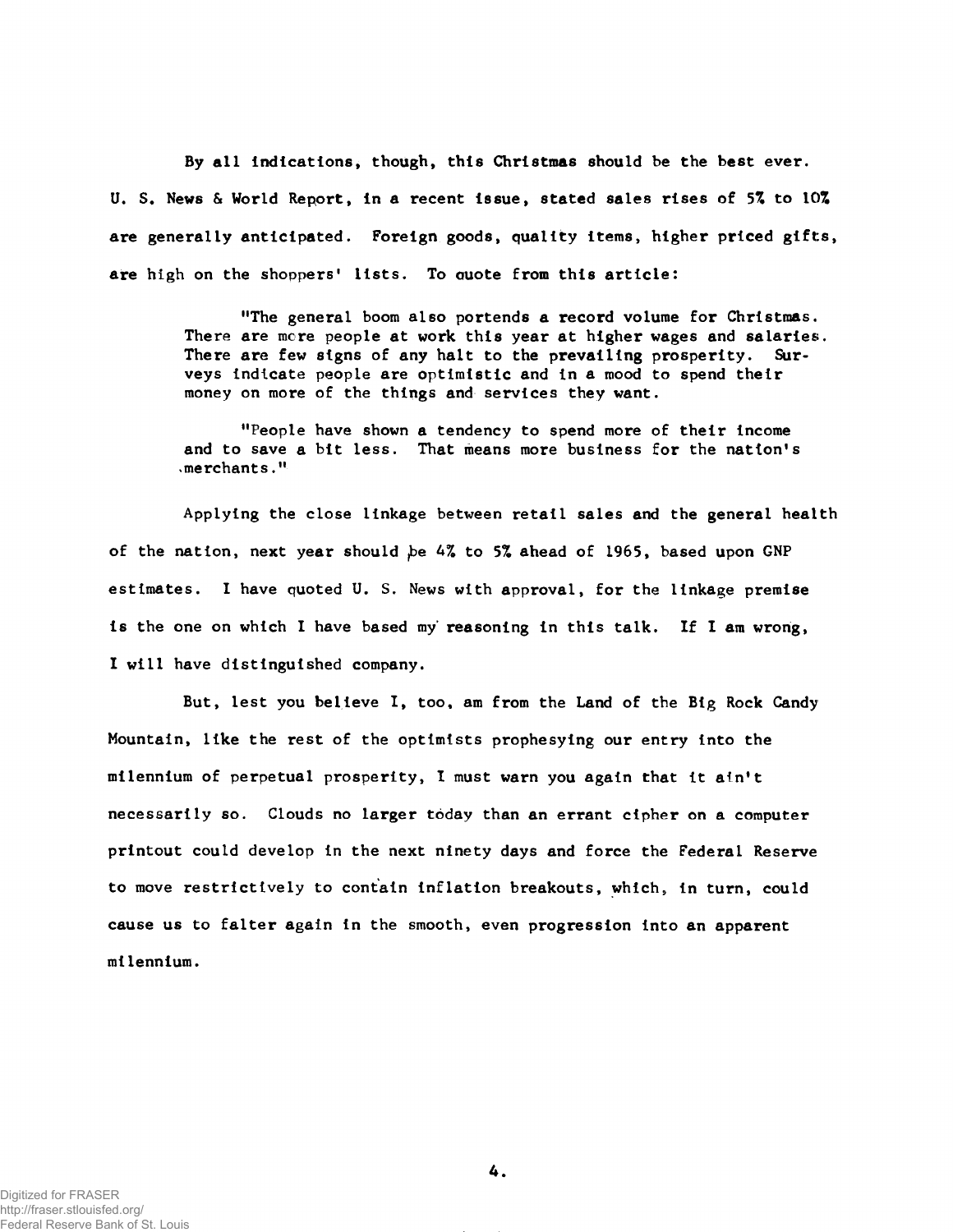### EFFECTIVE BUYING POWER -- MINNEAPOLIS-ST. PAUL

|      | Net<br>Dollars<br>$(000 \, \text{ s})$ | <u>% Chg.</u> | Per<br>Capita | $%$ Chg. | Per<br>Household | $%$ Chg. |
|------|----------------------------------------|---------------|---------------|----------|------------------|----------|
| 1961 | \$3,498,221                            |               | \$2,275       | $- -$    | \$7,700          |          |
| 1962 | 3,793,805                              | $+8.4$        | 2,376         | $+4.4$   | 8,079            | $+4.9$   |
| 1963 | 3,866,633                              | $+1.9$        | 2,435         | $+2.5$   | 8,283            | $+2.5$   |
| 1964 | 4,168,964                              | $+7,8$        | 2,590         | $+6.4$   | 8,836            | $+6.7$   |
| 1965 | $4$ $728$ $54\sqrt{ }$                 | $+$ 13. $d$   | 2827          | 11.1     | 9860             | $\mu, b$ |

SOURCE: Sales Management, Survey of Buying Power.

*t in the Time from from energy mean and find //* / > /

 $\mathcal{A}$ 

November 15, 1965

Research Department Federal Reserve Bank Minneapolis, Minnesota 55440

Digitized for FRASER http://fraser.stlouisfed.org/ Federal Reserve Bank of St. Louis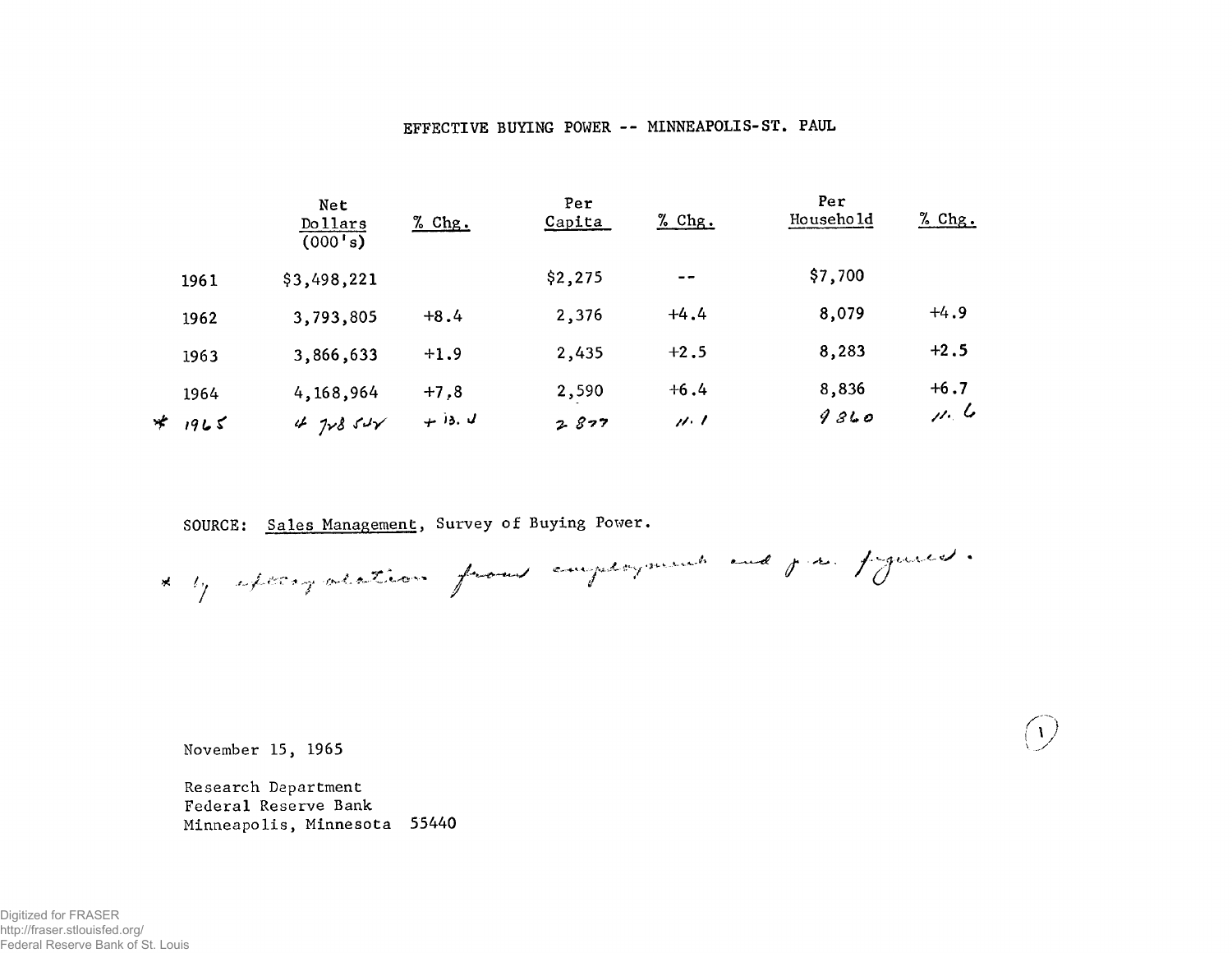### NONAGRICULTURAL EMPLOYMENT -- TWIN CITIES METROPOLITAN AREA

#### (in thousands)

|             |              | % Change from  |
|-------------|--------------|----------------|
|             | <u>Total</u> | a year earlier |
|             |              |                |
| 1962        | 587.9        |                |
| 1963        | 598.1        | $+1.7$         |
| January     | 579.9        |                |
| February    | 578.2        |                |
| March       | 581.7        |                |
| April       | 594.0        |                |
|             | 600.0        |                |
| May<br>June | 604.8        |                |
|             | 599.2        |                |
| July        | 603.2        |                |
| August      |              |                |
| September   | 608.6        |                |
| October     | 611.2        |                |
| November    | 607.9        |                |
| December    | 608.8        |                |
|             | 611.0        | $+2.2$         |
| 1964        | 589.2        | $+1.6$         |
| January     |              | $+1.5$         |
| February    | 587.0        |                |
| March       | 590.0        | $+1.4$         |
| April       | 600.4        | $+1.1$         |
| May         | 610.2        | $+1.7$         |
| June        | 617.4        | $+2.1$         |
| July        | 615.8        | $+2.8$         |
| August      | 617.9        | $+2.4$         |
| September   | 624.0        | $+2.5$         |
| October     | 628.5        | $+2.8$         |
| November    | 624.6        | $+2.7$         |
| December    | 626.9        | $+3.0$         |
|             |              |                |
| 1965        |              |                |
| January     | 611.2        | $+3.7$         |
| February    | 609.8        | $+3.9$         |
| March       | 610.2        | $+3.4$         |
| April       | 624.1        | $+3.9$         |
| May         | 630.9        | $+3.4$         |
| June        | 637.0        | $+3.2$         |
| July        | 636.0        | $+3.3$         |
| August      | 638.0        | $+3.3$         |
| September   | 644.6        | $+3.3$         |

 $\widehat{\mathscr{D}}$ 

November 15, 1965

Research Department Federal Reserve Bank Minneapolis, Minnesota 55440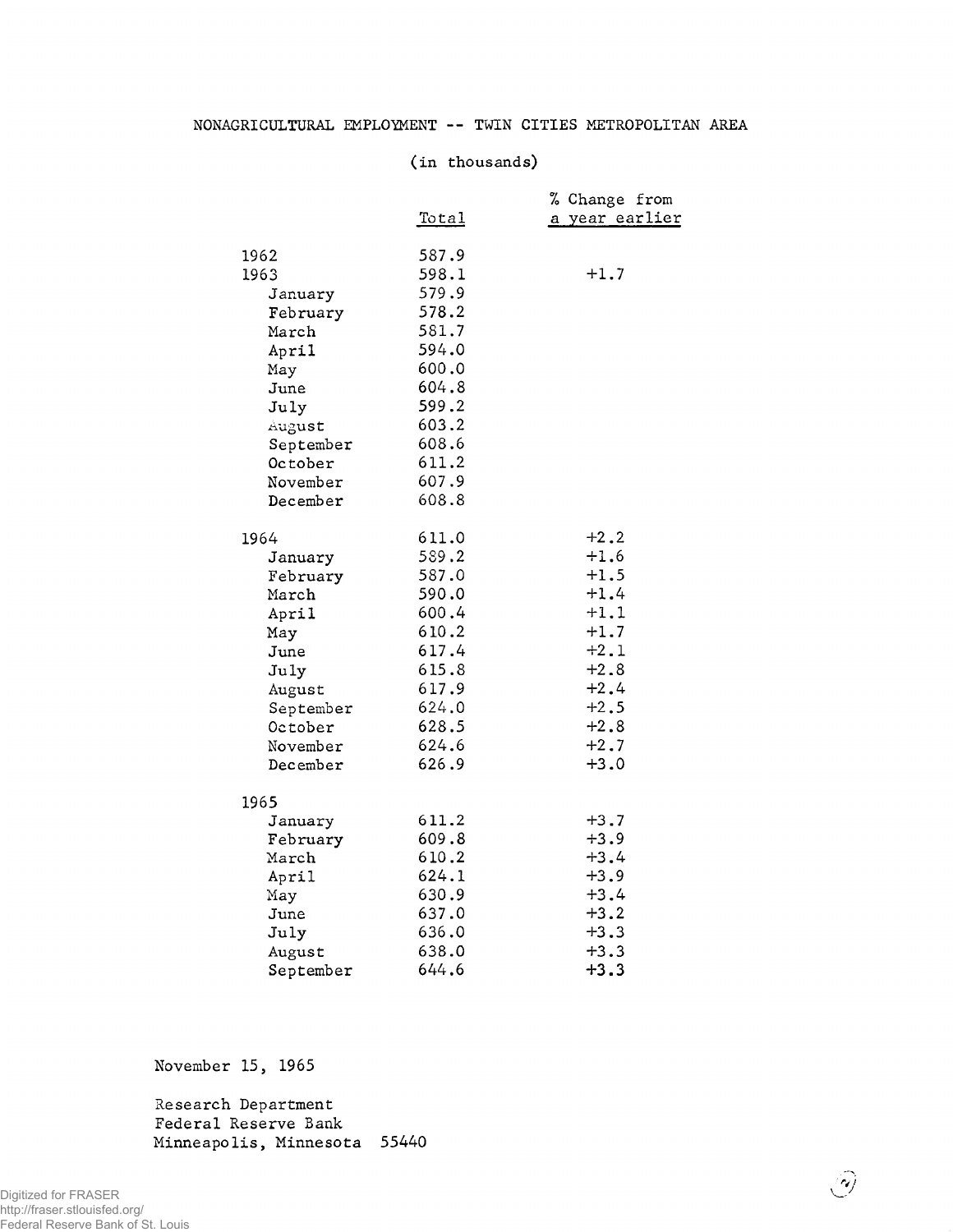# NONAGRICULTURAL EMPLOYMENT IN MINNESOTA, NINTH DISTRICT, AND UNITED STATES

#### (in thousands)

|      | Minnesota      | $%$ Chg.                    | Ninth District | $%$ Chg.      | United States | $%$ Chg.      |
|------|----------------|-----------------------------|----------------|---------------|---------------|---------------|
| 1962 | 985.6          | $\rightarrow$ $\rightarrow$ | 1,505.0        | $\sim$ $\sim$ | 55,515        | $\sim$ $\sim$ |
| 1963 | 1,002.8        | $+1.7$                      | 1,531.6        | $+1.8$        | 56,643        | $+2.0$        |
| 1964 | 1,027.4        | $+2.5$                      | 1,562.9        | $+2.0$        | 58,188        | $+2.7$        |
| 1965 | $1,058.6$ $1/$ | $+3.0$                      | 1,593.4 $2/$   | $+2.0$        | $59,910$ $2/$ | $+3.0$        |

Based on ten-month average.  $1/$ 

Based on nine-month average.  $2/$ 

SOURCE: Department of Employment and Security.

t 9770 of all mens etale to mars heavyated<br>9670 - Tommen C -<br>Celilled 8970 - Technological November 15, 1965 Research Department Federal Reserve Bank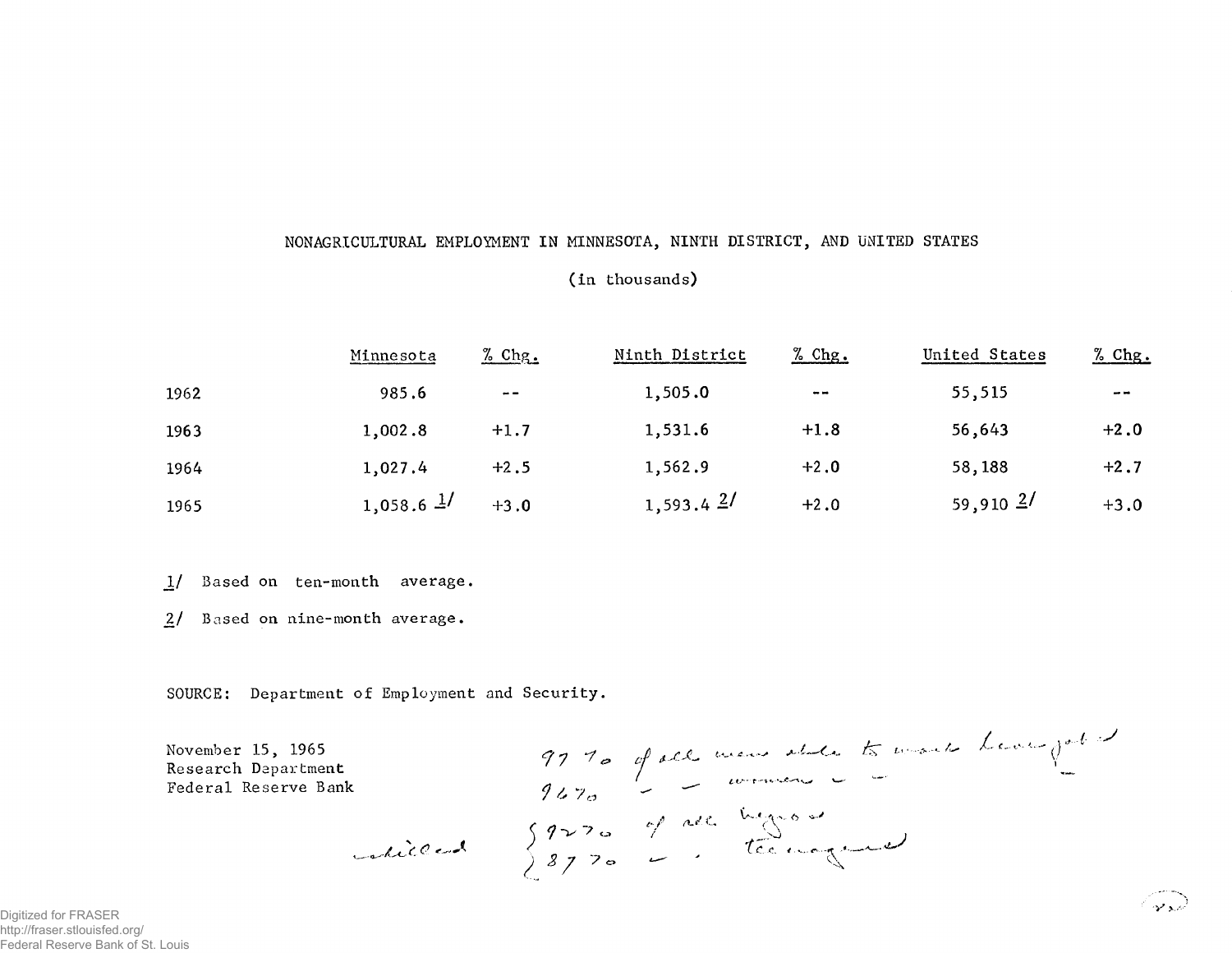# PER CAPITA PERSONAL INCOME

### (in dollars)

|      | Minnesota | $%$ Chg.      | Ninth District | $%$ Chg.      | United States | $%$ Chg. |
|------|-----------|---------------|----------------|---------------|---------------|----------|
| 1962 | \$2,208   | $\sim$ $\sim$ | \$2,181        | $\sim$ $\sim$ | \$2,367       | $-$      |
| 1963 | 2,334     | $+5.7$        | 2,132          | $-2.2$        | 2,448         | $+3.4$   |
| 1964 | 2,375     | $+1.8$        | 2,160          | $+1.3$        | 2,566         | $+4.8$   |

SOURCE: U. S. Department of Commerce.

November 15, 1965

Research Department Federal Reserve Bunk Minneapolis, Minnesota 55440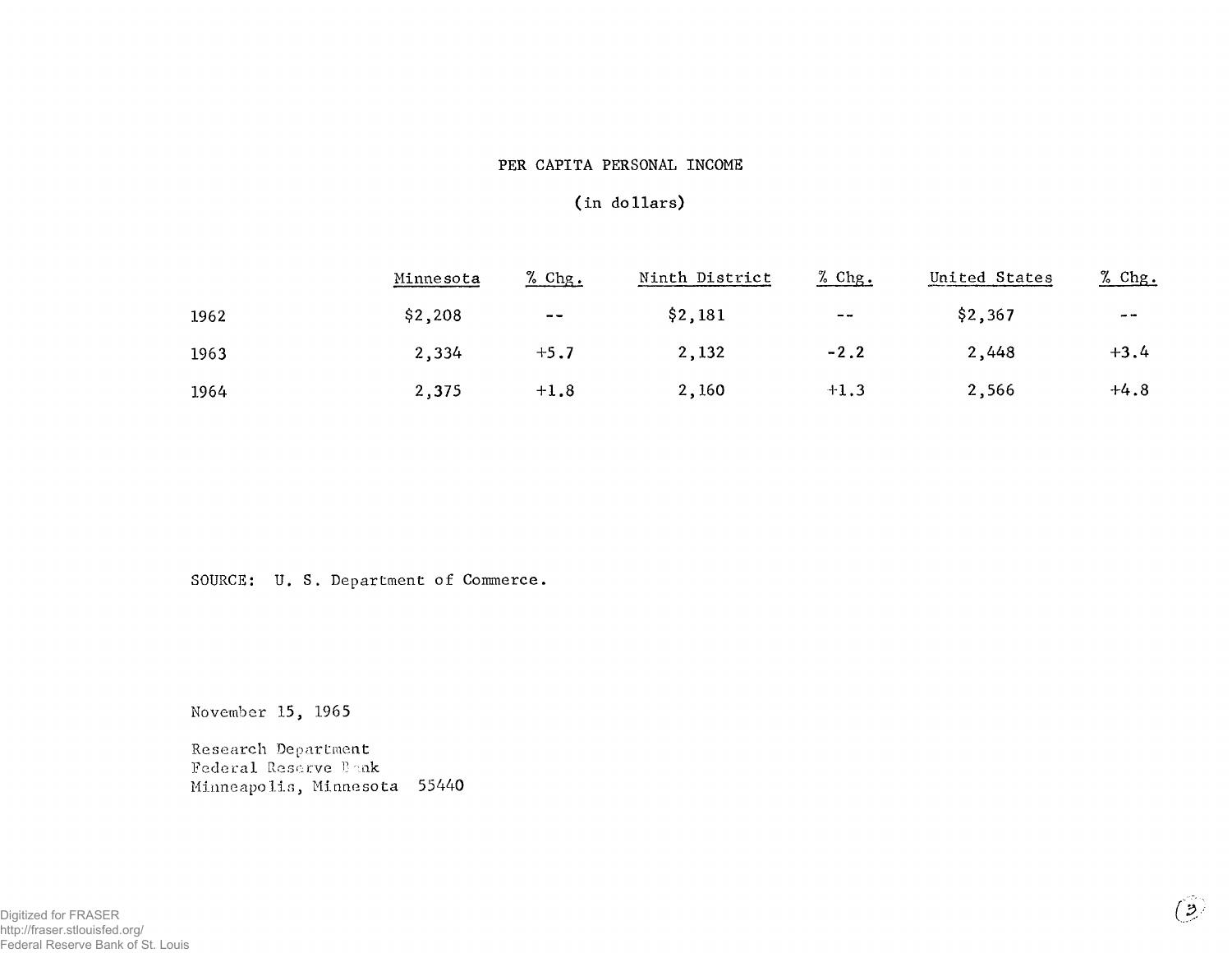#### TOTAL PERSONAL INCOME

# (millions of dollars)

|      | Minnesota | $%$ Chg. | Ninth District | $\frac{\% \text{ Chg}}{\ }$ | United States | <u>% Chg.</u> |
|------|-----------|----------|----------------|-----------------------------|---------------|---------------|
| 1962 | \$7,712   | $- -$    | \$12,130       | $\sim$ $\sim$               | \$439,977     | $- -$         |
| 1963 | 8,152     | $+5.7$   | 12,390         | $+2.1$                      | 461,670       | $+4.9$        |
| 1964 | 8,364     | $+2.6$   | 12,670         | $+2.3$                      | 491,004       | $+6.4$        |
| 1965 |           |          |                |                             | 533,600 *     | $+8.7$        |

\* Based on first nine months.

SOURCE: Federal Reserve Bank of Minneapolis and U. S. Department of Commerce.

November 15, 1965 Federal Reserve Bank Minneapolis, Minnesota 55440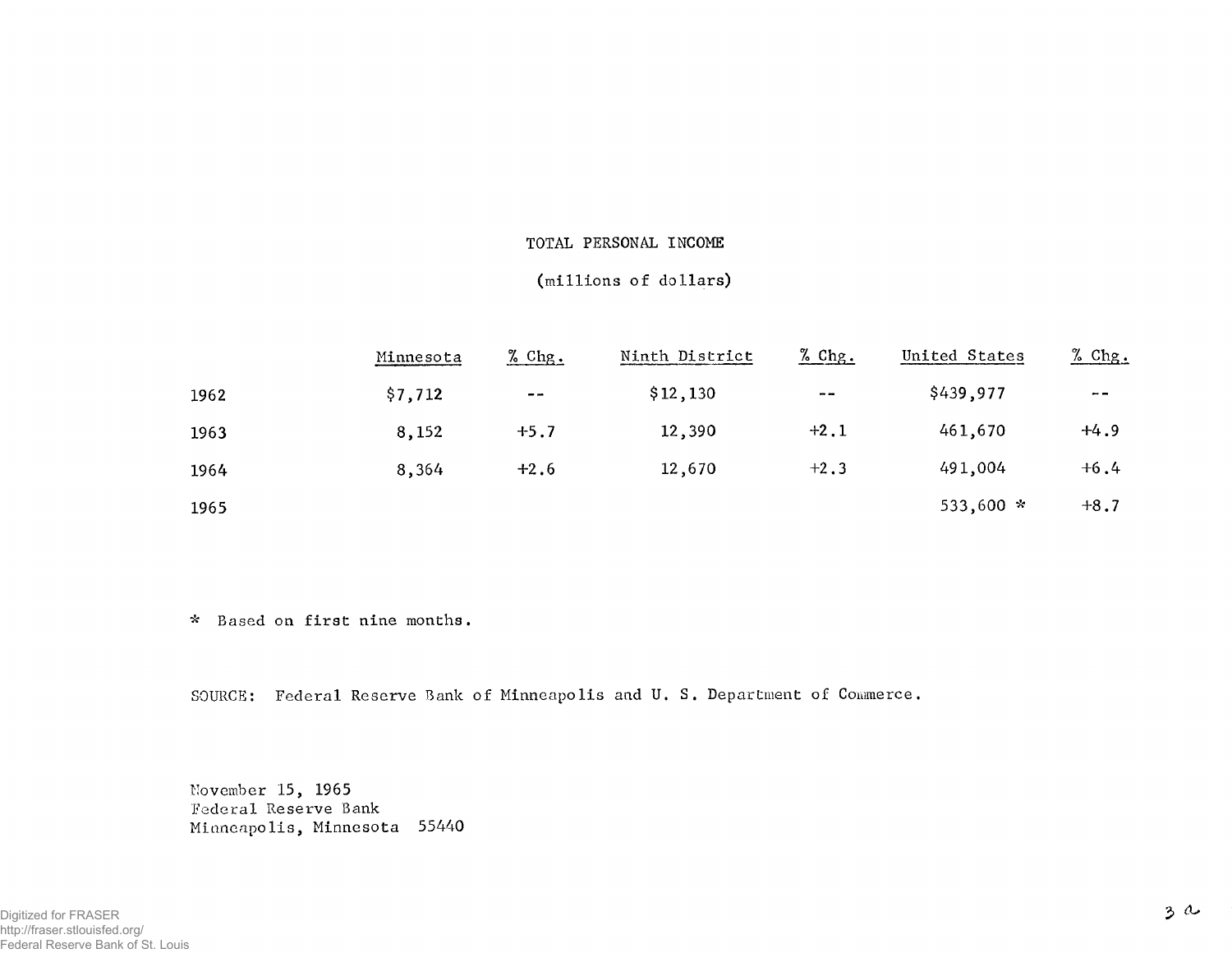#### MORTGAGE DEBT OUTSTANDING

#### (billions of dollars)

|          |                      | All Properties                   | V<br>$\sqrt{ }$<br>1- to 4- Family Houses |
|----------|----------------------|----------------------------------|-------------------------------------------|
| 1960     |                      | \$206.8                          | \$141.3                                   |
| 1961     |                      | 226.3                            | 153.1                                     |
| 1962     |                      | 251.6                            | 166.5                                     |
| 1963     |                      | 280.8                            | 182.2                                     |
| 1964     |                      | 311.4                            | 197.7                                     |
| Quarter: | I<br>IJ<br>III<br>IV | 286.8<br>295.5<br>303.6<br>311.4 | 185.2<br>189.6<br>193.9<br>197.7          |
| 1965     |                      |                                  |                                           |
| Quarter: | I<br>II              | 317.5<br>325.1                   | 200.3                                     |

# SOURCE: Federal Reserve Bulletin, Board of Governors of the Federal Reserve System.

November 15, 1965

Research Department Federal Reserve Bank **/ ■'V**

صمعملی کر<br>کسمهما سمویکر<br>اینس پیم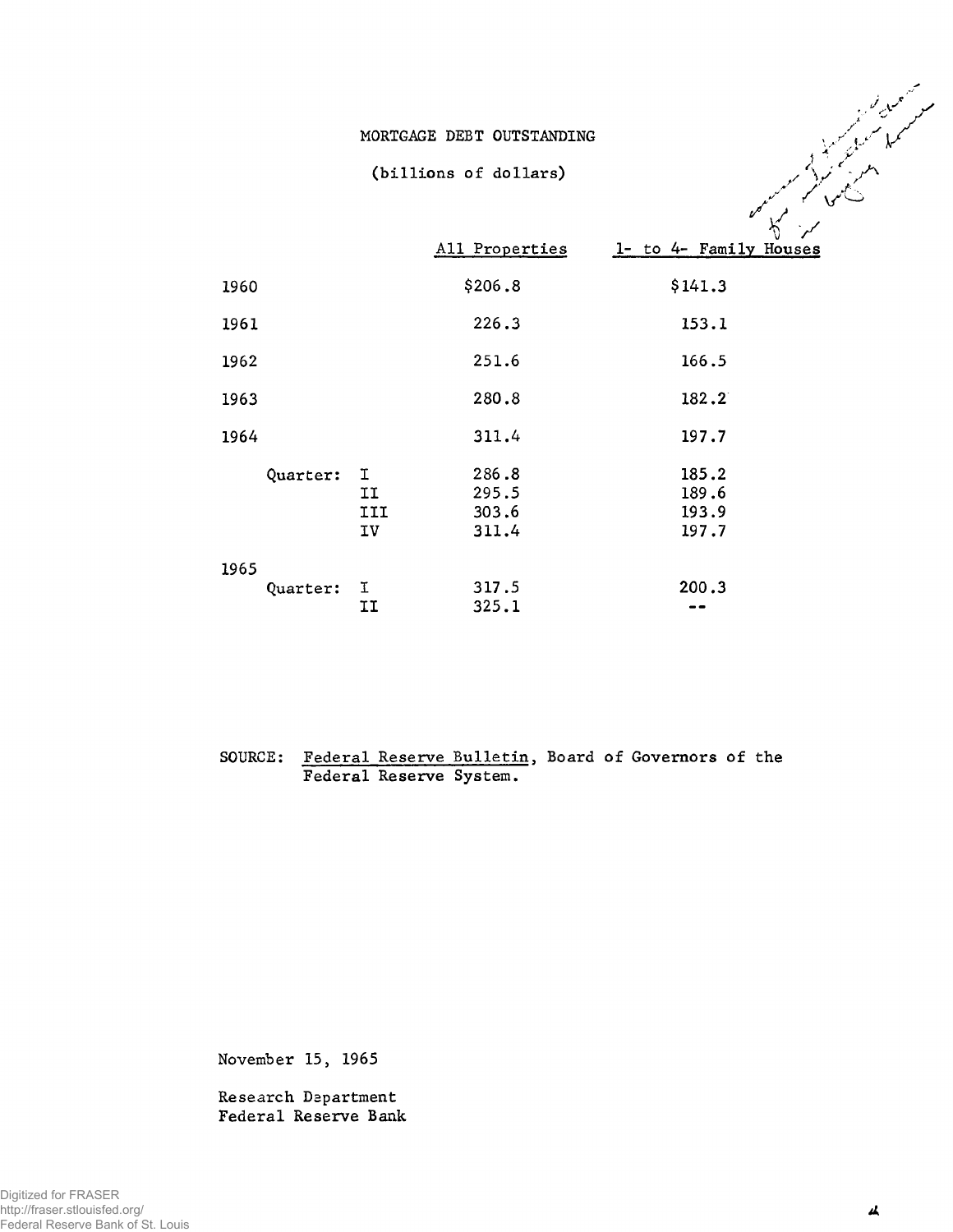### DEBT SERVICE CONSUMER INSTALMENT CREDIT REPAID

|           | Monthly |               | % of Total      |
|-----------|---------|---------------|-----------------|
|           | Total   | <u>Amount</u> | Personal Income |
| 1960      |         | \$45,972      | 11.5            |
| 1961      |         | 47,700        | 11.4            |
| 1962      |         | 50,620        | 11.4            |
| 1963      |         | 55,111        | 11.9            |
| 1964      |         | 60,418        | 12.2            |
| July      | \$5,058 | $60,696*$     | 12.4            |
| August    | 5,094   | 61,128        | 12.4            |
| September | 5,104   | 61,248        | 12.3            |
| October   | 5,097   | 61,164        | 12.3            |
| November  | 5,155   | 61,860        | 12, 3           |
| December  | 5,256   | 63,072        | 12.5            |
| 1965      |         |               |                 |
| January   | 5,213   | 62,556        | 12.2            |
| February  | 5,381   | 64,572        | 12.5            |
| March     | 5,393   | 64,716        | 12.5            |
| April     | 5,445   | 65,340        | 12.5            |
| May       | 5,435   | 65,220        | 12.4            |
| June      | 5,537   | 66,444        | 12.6            |
| July      | 5,612   | 67,344        | 12.7            |
| August    | 5,679   | 68,148        | 12.8            |

\* Annual rate.

SOURCE: Economic Indicators.

November 15, 1965

Research Department Federal Reserve Bank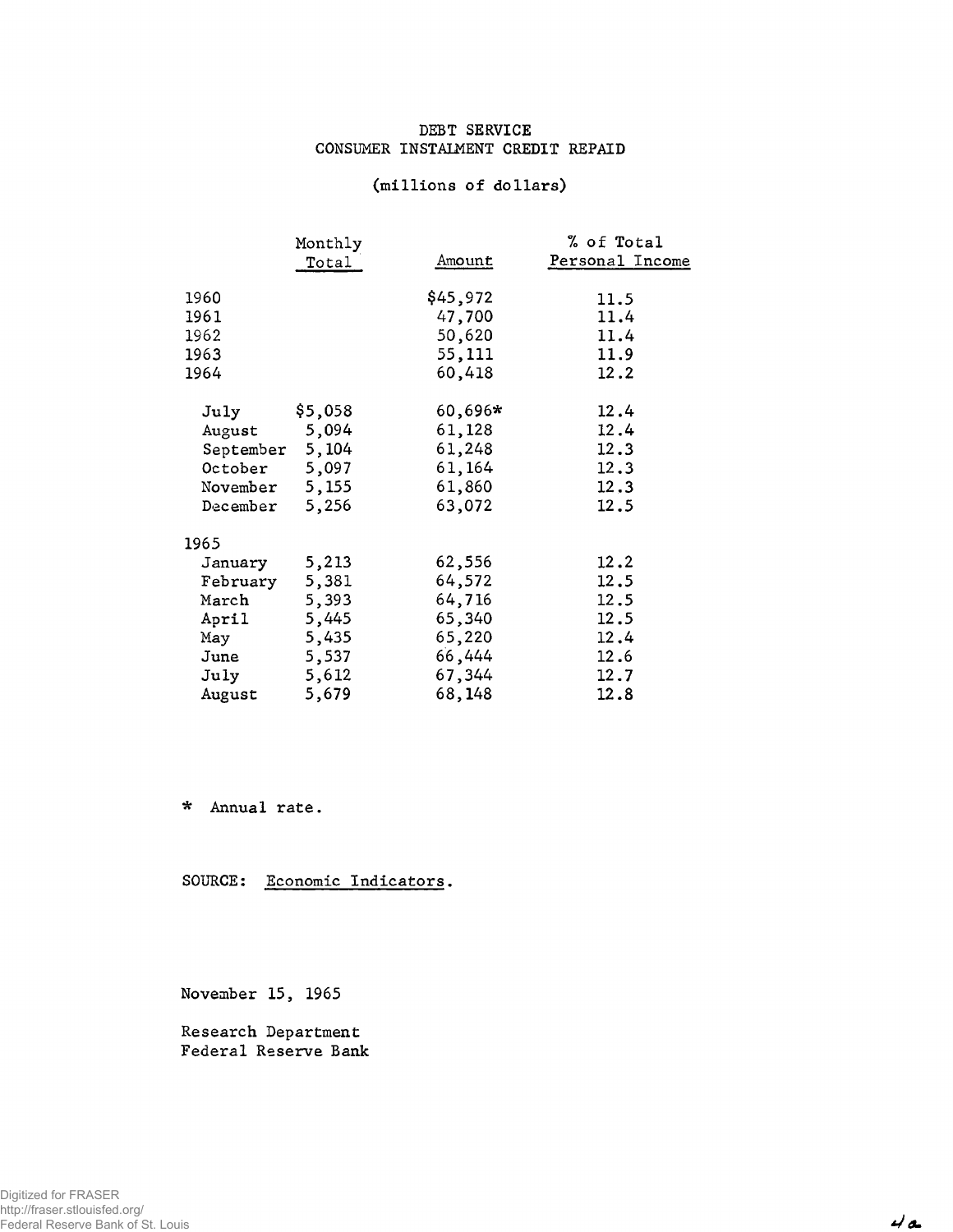|      |          |                      | Savings as % of disposable<br>personal income |
|------|----------|----------------------|-----------------------------------------------|
| 1960 |          |                      | 4.9                                           |
| 1961 |          |                      | 5.8                                           |
| 1962 |          |                      | 5.6                                           |
| 1963 |          |                      | 5.1                                           |
| 1964 | Quarter: | I<br>IJ<br>III<br>IV | 6.0<br>5.5<br>6.3<br>5.7<br>6.6               |
| 1965 | Quarter: | I<br>II<br>III       | 5.3<br>5.0.<br>5.8                            |

# SOURCE: Economic Indicators

November 15, 1965

Research Department Federal Reserve Bank